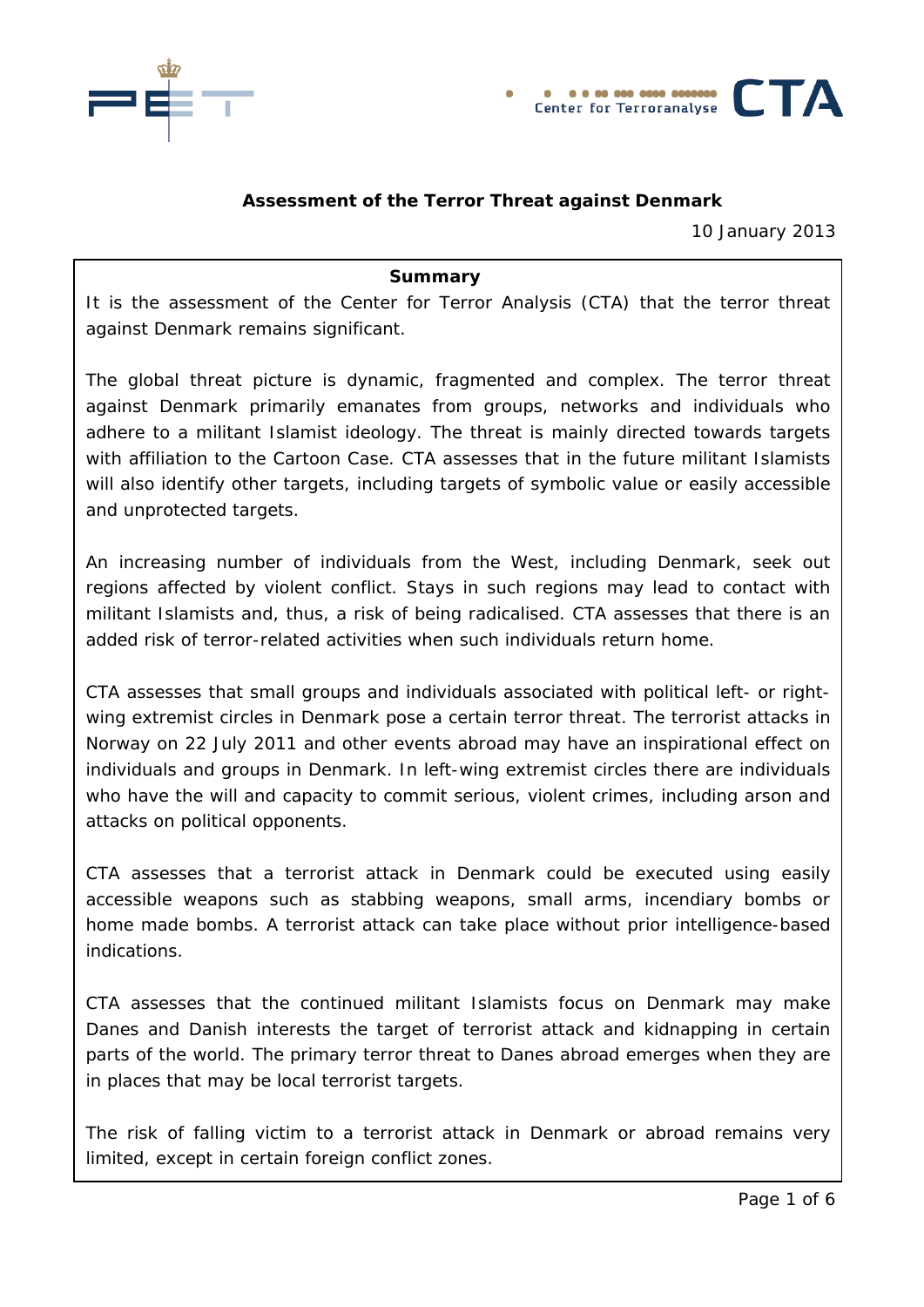### **Developments in the global threat picture**

The terror threat to Denmark is transnational in nature. Thus, the threat to Denmark is closely linked to developments in the global threat picture. Threats to Denmark often have direct links to foreign countries, for instance when attack planning takes place via contact to international terrorist networks, following trips abroad, or when perpetrators enter Denmark from another country.

International counter-terrorist efforts have weakened the al-Qaida network in Pakistan/Afghanistan. However, the al-Qaida Senior Leadership remains active in terms of planning and trying to execute terrorist attacks against the West. At the same time, there are other terrorist groups, especially in Pakistan, with the capacity to strike against Western targets, also outside the region.

The political changes in the Middle East and North Africa have altered conditions for terrorist groups in the region. In a number of cases, the upheaval has weakened local security institutions. This has increased the latitude for terrorist groups, and new safe havens have emerged for terrorist groups to train and plan their attacks.

In this increasingly fragmented threat picture, regional terrorist groups in the Middle East and North Africa have gained in relative importance. While regional groups are generally focused on local issues and targets, many of them share the al-Qaida vision of Islamic rule and look upon the West as an obstacle hereto. Attacks against Western targets in the region or in Western countries will therefore remain an element of the planning efforts within such groups. The potential terrorist targets and the modi operandi of the groups vary, depending for instance on local interests. Thus, the threat picture has become increasingly dynamic. The terrorist groups continuously develop new attack methods, while actively and persistently trying to test and bypass security measures. Comprehensive, complex attacks are still being planned, but calls are increasingly being made for attacks using simple means, requiring less planning, or for solo terrorism where an individual acts alone.

The upheaval in the Middle East and North Africa has also led to new conflicts. The rebellion in Syria has been particularly attractive to individuals resident in the West, including Denmark. This has increased the risk of these individuals coming into contact with militant Islamist networks, including al-Qaida-affiliated networks. Other conflict zones, including Yemen, Somalia, Pakistan and Afghanistan, continue to attract individuals resident in the West.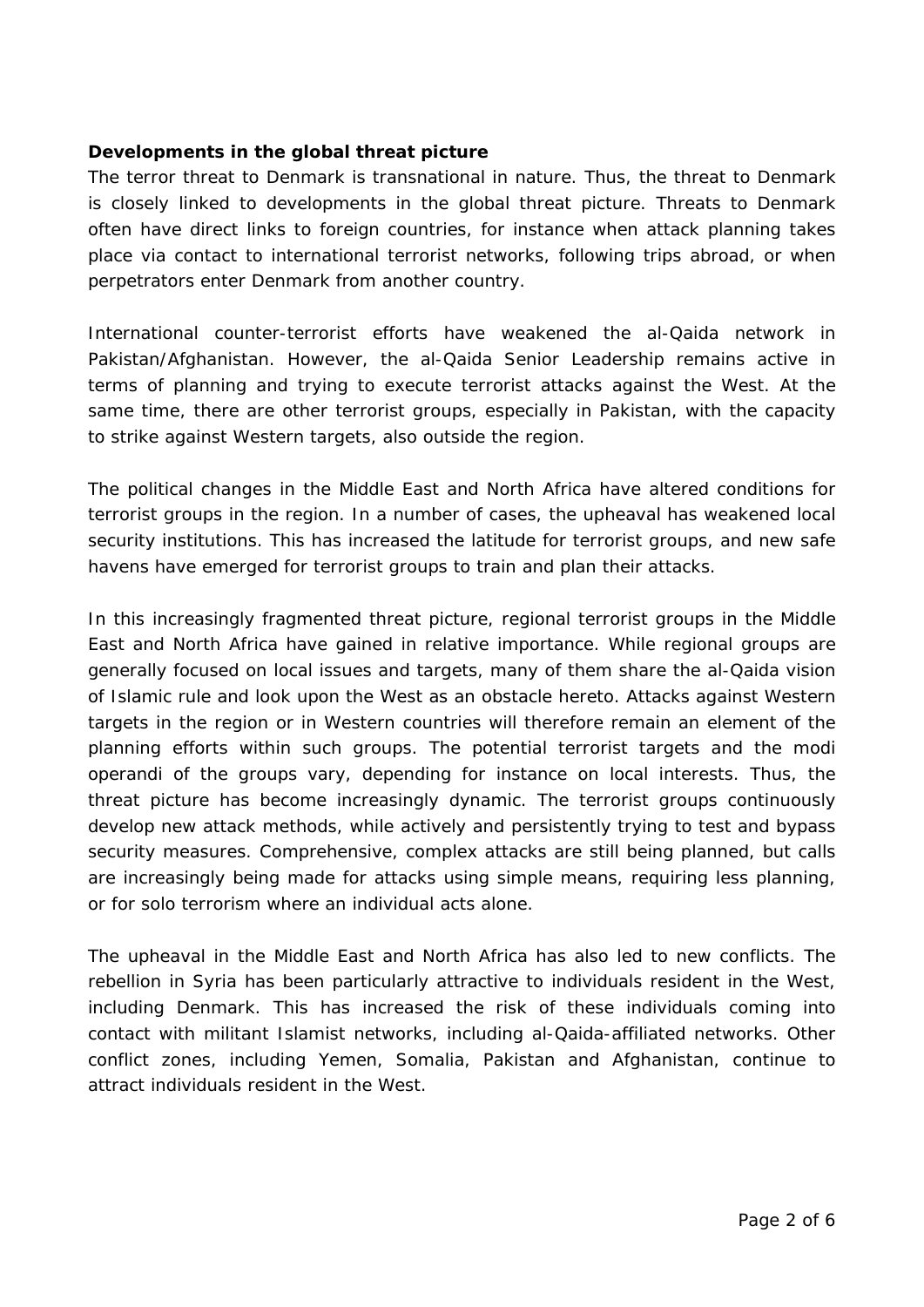Other terrorist groups or organisations that use terrorism as a means may also have an interest in striking against targets or interests in Denmark as part of a local or regional conflict or in response to political disagreement with the West. In the past year, there have been examples of such groups seeking to strike against Israeli and Jewish targets around the world, including Europe.

In political extremist circles – both left- and right-wing – the will to use violence continues to rise. The financial crisis in Southern Europe, especially in Greece, has led to violent clashes and attacks on foreigners perpetrated by individuals with a background in right-wing extremist circles. In Germany, right-wing extremists have carried out targeted attacks against Muslims. At the same time, right- as well as leftwing extremist circles increasingly direct their violent activities against state institutions. There are signs that the terrorist attack in Norway on 22 July 2011 has inspired like-minded individuals in other European countries.

While the global terror threat as such has not increased, the current overall threat picture against the West and Denmark appears more fragmented, dynamic and complex. The terror threat has thus become increasingly unpredictable.

### **The terror threat against Denmark**

CTA assesses that the terror threat to Denmark remains significant.

As a Western country with an active foreign and security policy, Denmark is a target of international terrorist groups in the same way as other Western countries. However, as a result of the Cartoon Case, Denmark continues to be of particular interest to militant Islamist terrorist networks.

The reprinting of the cartoons of the Prophet Mohammed in February 2008 caused militant Islamists in Denmark and abroad to label Denmark a high-priority terrorist target. On a number of occasions since 2008, militant Islamists in Denmark or abroad have planned or attempted to carry out attacks in Denmark or against Danish interests abroad. The preparation of a terrorist attack against the Danish newspaper domicile JP/Politikens Hus in Copenhagen in December 2010 serves as an example of this.

New international cases, which have been perceived as insults to Islam, have not weakened the interest in Denmark. This is due to a common perception among militant Islamist networks that Denmark, with the Cartoon Case, is responsible for starting these cases and that Denmark has not yet been punished sufficiently. The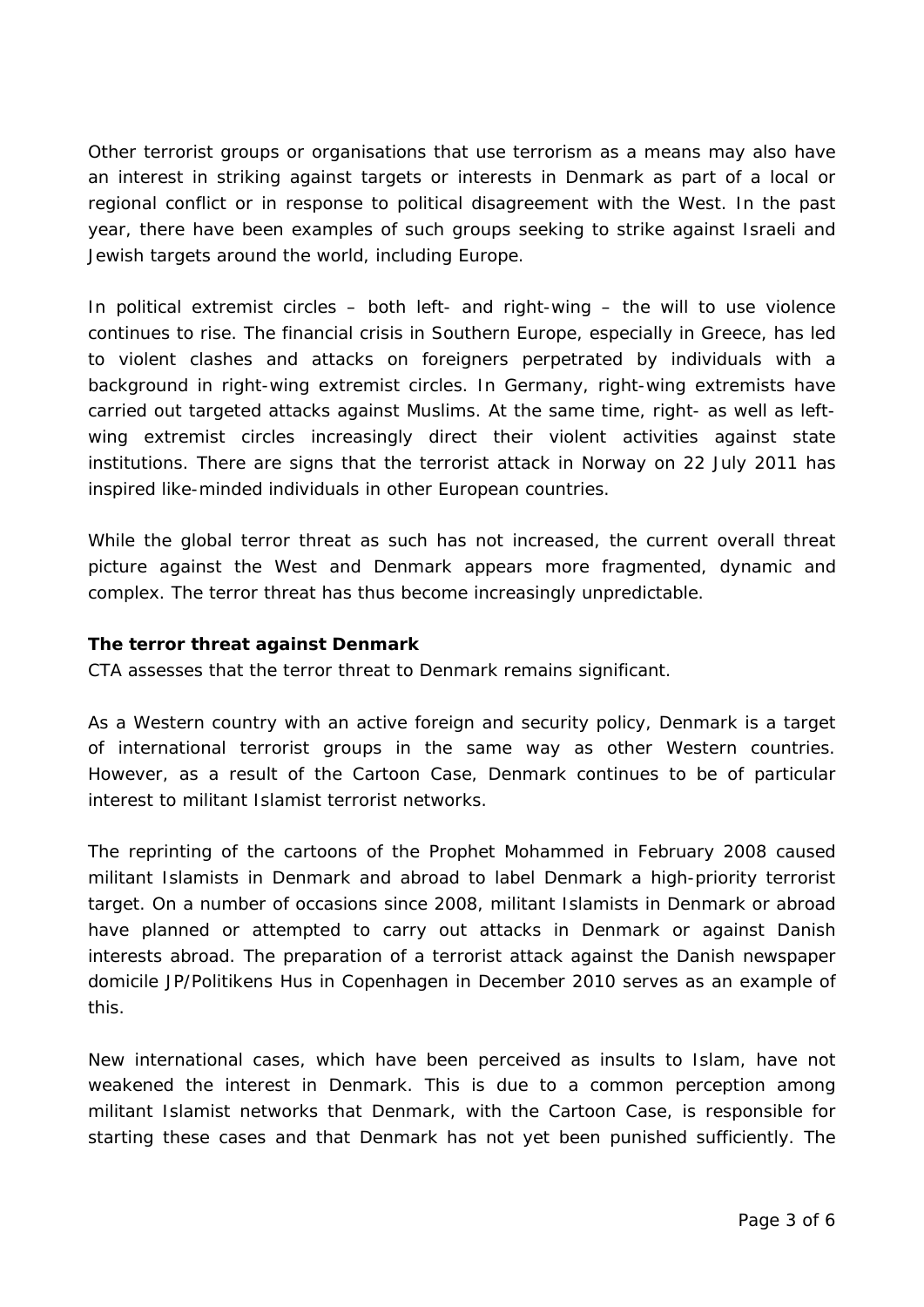threat continues to be mainly directed against individuals and locations with affiliation to the Cartoon Case.

It seems likely, however, that militant Islamists who act independently or with contact to international networks will increasingly take the initiative to identify other terrorist targets. This might include targets deemed to be of symbolic value, including public or military institutions. It might also be easily accessible and unprotected targets. Experience from other Western countries shows that attacks against public transport systems or crowded places have a significant psychological effect on the public.

In recent years, the trend has been for militant Islamist groups to call for the planning and execution of solo terrorism against such easily accessible and unprotected targets. Such incitement from militant Islamist groups may also inspire individuals with no particular affiliation to Denmark to travel to Denmark to commit an act of terrorism.

There have been examples in Denmark of planning or execution of terrorist acts that have involved individuals who have been to conflict zones or who have engaged in combat, acquired military skills or established links with militant Islamist networks. The number of individuals from Denmark who choose to travel to conflict zones, including Syria, is growing. Going to a conflict zone does not necessarily mean that an individual is bound to commit terrorism. However, it increases the risk of contact with militant Islamist networks, which – along with other influences of a conflict zone – could make a person more susceptible to radicalisation and motivated to carry out terror-related activities upon his or her return. It might be in relation to an existing militant Islamist network or as a solo terrorist attack with the individual acting alone.

There have been a few examples where Danes going to conflict zones have been affiliated with criminal circles in Denmark, including gang-related circles. Thus, there is a risk that militant Islamists in Denmark may gain access to weapons, ammunition and other related items from such criminal circles.

In Denmark, there is also a risk that individuals may choose to commit terrorism as a result of perceived injustice or other influences, including stories in the media or on the internet, even without having had any direct contact with terrorist groups. However, the influence asserted by personal contacts and social relations as well as specific experience, e.g. from a training camp or conflict zone, remain key factors for understanding why someone decides to commit terrorism.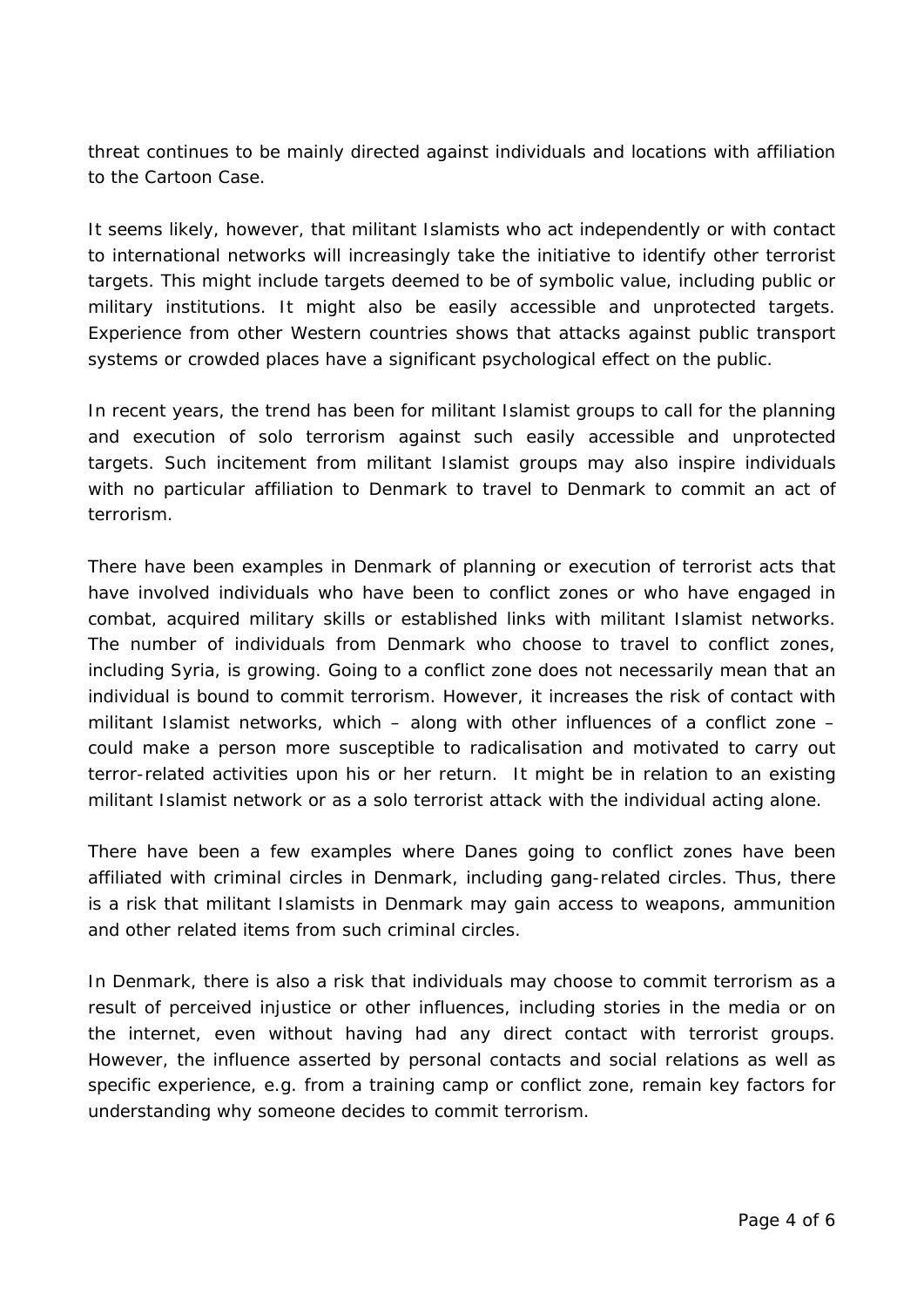Small groups and individuals associated with political extremist circles in Denmark pose a certain terror threat. In the propaganda used by left- and right-wing extremists in Denmark, the image of the enemy appears to comprise perceived political opponents or certain minority groups. However, as seen abroad, violent activities of both wings may also be directed against state institutions, including the police, foreign embassies or private organisations or companies thought to be of symbolic value, e.g. from an anti-capitalist or xenophobic perspective.

CTA assesses that there may be individuals or groups in Denmark create their own militant ideology on the basis of various right-wing extremist ideas. The terrorist attacks in Norway on 22 July 2011 and other events abroad may have an inspiring effect on individuals and groups in Denmark. There are individuals in Danish left-wing extremist circles with the will and capacity to commit serious, violent crimes, including arson and attacks on political opponents.

Attempted terrorist attacks can take place without prior intelligence-based indications, i.e. without warning. The possibility of carrying out a terrorist attack depends on the security measures in place to protect potential targets and on the capacity of the terrorists.

When it comes to the capacity to carry out a terrorist attack in Denmark, it is the assessment of CTA that

- the capacity exists to carry out terrorist attacks using easily accessible weapons, including stabbing weapons, small arms, incendiary bombs or small, home-made bombs that can be manufactured using commercially available products;
- the capacity to use simple chemical substances for terrorist purposes can be acquired;
- the capacity to carry out complex terrorist attacks in Denmark, which require lengthy planning, large material expenses and multiple perpetrators, is limited;
- terrorist groups do not currently hold the capacity to carry out targeted and disruptive cyber-terrorist attacks against IT or telecommunications infrastructure to adversely affect Danish society;
- terrorist groups do not hold the capacity to carry out terrorist attacks using biological, radiological or nuclear material.